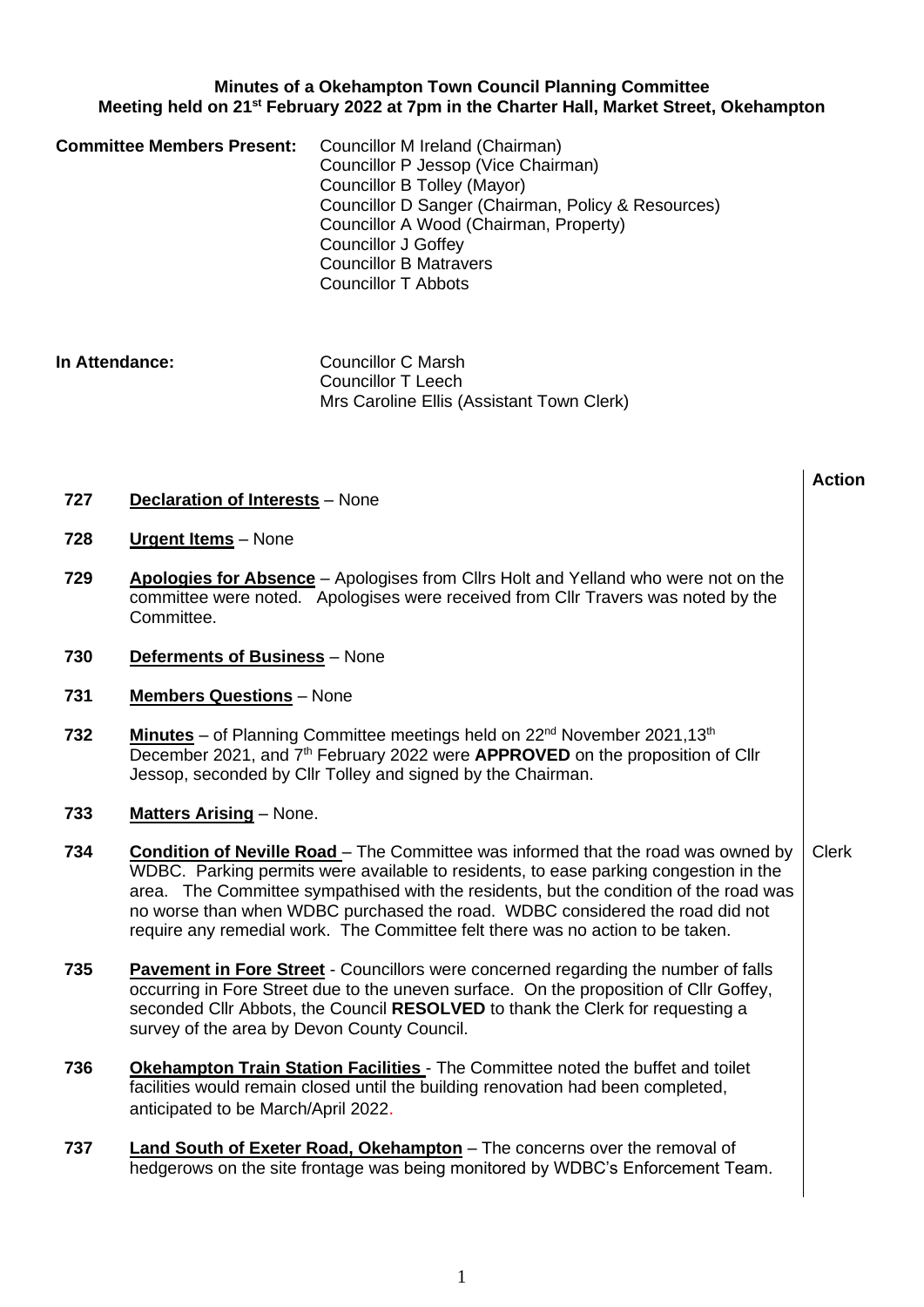| 738   | Station Road -                                                                                                                                                                                                                                                                                                                                                                                                                                                                                                                                                                                                                                                                                                                                                                                                                                                                                                                                                                                                                                   | <b>Clerk</b> |
|-------|--------------------------------------------------------------------------------------------------------------------------------------------------------------------------------------------------------------------------------------------------------------------------------------------------------------------------------------------------------------------------------------------------------------------------------------------------------------------------------------------------------------------------------------------------------------------------------------------------------------------------------------------------------------------------------------------------------------------------------------------------------------------------------------------------------------------------------------------------------------------------------------------------------------------------------------------------------------------------------------------------------------------------------------------------|--------------|
| 738.1 | The Committee were concerned about the speed of road users in Station Road,<br>including cars, buses as well as cyclists. It was reported there had been an incident of<br>road rage between two car drivers. It was suggested to propose the 20 mile an hour<br>speed limit was extended to Station Road or the possibility of speed bumps to reduce<br>road user's speed. The Councillors would like to investigate the possibility of applying<br>to the police for training to allow volunteers to operate speed cameras, as a traffic<br>calming measure. The Councillors were aware there was on going feasibility study and<br>the there was a trial period of evidence gathering. On the proposition of Cllr Jessop,<br>seconded Cllr Abbot it was RESOLVED to request a letter was sent from the Clerk to<br>CIIr Samuels to outline the concerns of the Committee including suggesting extending<br>the 20 mile an hour speed limit, applying for mobile speed cameras or a speed survey,<br>to be including in the feasibility study. |              |
| 738.2 | On the proposition of Cllr Jessop, seconded Cllr Goffey, it was RESOLVED to ask the<br>Clerk to include the Committees approval of the suggestion of extending the double<br>yellow lines at the bottom of Station Road by the British Legion by approximately 35m,<br>in the letter to Cllr Samuels.                                                                                                                                                                                                                                                                                                                                                                                                                                                                                                                                                                                                                                                                                                                                            |              |
| 739   | <b>Residents Parking Permit</b> - The Committee considered the request from a member of<br>the public for the provision of resident parking permits in the town. On the proposition of<br>Cllr Jessop, seconded Cllr Abbot, it was RESOLVED to ask the Clerk to write to the<br>member of the public explaining that Devon County Council would only consider parking<br>permits if all the residents of the road were in agreeance, there would be a cost involved<br>to the resident and a permit does not guarantee a park place outside their own property.<br>Electric vehicle charging points were to be installed in Mill Road car park, this had been<br>delayed due to Covid. It was suggested that the resident ask to be added to the waiting<br>list for a parking permit in Mill Road car park to enable them to use the electric charging<br>point when they are installed.                                                                                                                                                        | <b>Clerk</b> |
| 740   | <b>Conservation of Historic Sites</b> – On the proposition of Cllr Goffey, seconded Cllr<br>Jessop, it was RESOLVED to request a Conservation Officer to visit the town to survey<br>historic sites and provide a written report and photographic evidence to the Town<br>Council.                                                                                                                                                                                                                                                                                                                                                                                                                                                                                                                                                                                                                                                                                                                                                               | <b>Clerk</b> |
| 741   | Town and Country Planning (Tree Preservation (England) Regulation 2012<br>The Committee noted 1060 Tree Preservation Order 2022 that has been served at<br>Rondor & Gunns Yard, North Street, Okehampton, SX 589953.                                                                                                                                                                                                                                                                                                                                                                                                                                                                                                                                                                                                                                                                                                                                                                                                                             |              |
| 742   | <b>WDBC Planning, Memorandum of Understanding</b> – On the proposition of Cllr Tolley,<br>seconded Cllr Goffey, it was RESOLVED to approve to adopt the Memorandum of<br>Understanding on the condition that the following was amended.<br>3.1 (f) where a Planning Application is to be determined by the Borough Council's<br>Development Management and Licensing Committee offer an opportunity for an<br>authorised representative of Okehampton Town Council and Okehampton Hamlets<br>Parish Council, as appropriate, to speak in accordance with the scheme for public<br>speaking.<br>4.1 (e)ensure that those speaking on its behalf at the Borough Council's Development<br>Management and Licensing Committee are appropriately authorised to do so and reflect<br>the Councils views.                                                                                                                                                                                                                                               |              |
| 743   | <b>Planning Applications</b>                                                                                                                                                                                                                                                                                                                                                                                                                                                                                                                                                                                                                                                                                                                                                                                                                                                                                                                                                                                                                     |              |

 $\begin{array}{c} \hline \end{array}$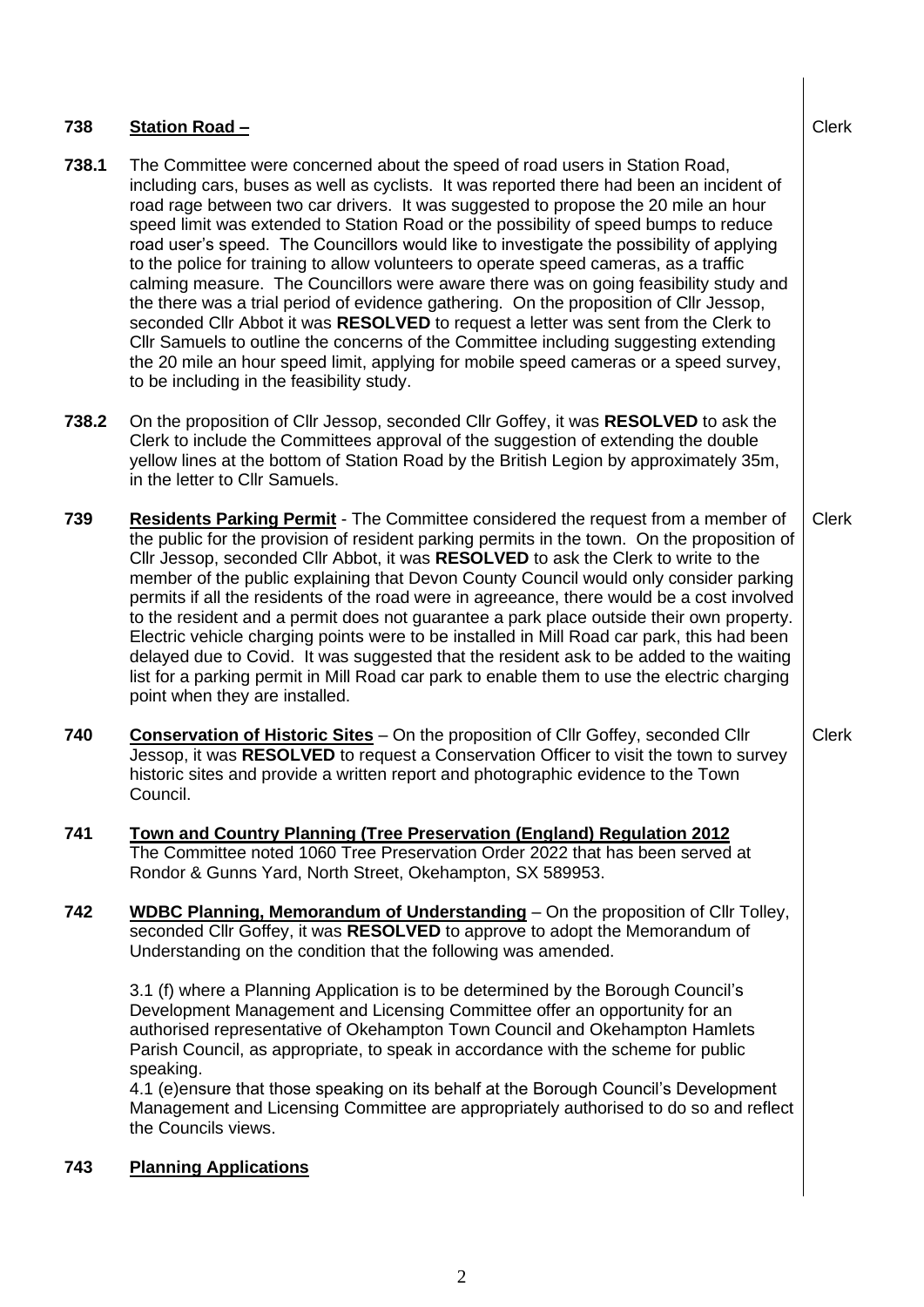- **743.1 4126/21/TCA** Cllrs Tolley and Ireland declared an interest being Trustees of Okehampton United Charities. On the proposition of Cllr Goffey, seconded Cllr Wood, two abstentions, the Committee **RESOLVED** to support the application. T1: Beech – crown height reduction by 3m to reduce sail effect and enable cable installation. Land at SX583 949, Darkey Lane, Okehampton EX20 1JL
- **743.2 0214/22/FUL** On the proposition of Cllr Matravers, seconded Cllr Wood, the Committee **RESOLVED** to support the application for replacement windows 42 & 44 Simmons Way, Okehampton EX20 1PY.
- **743.3 0215/22/HHO** On the proposition of Cllr Matravers, seconded Cllr Wood, the Committee **RESOLVED** to support the application householder application for replacement windows 14 Simmons Way, Okehampton EX20 1PY
- **743.4 0216/22/HHO** On the proposition of Cllr Matravers, seconded Cllr Wood, the Committee **RESOLVED** to support the application Householder application for replacement windows 30 Simmons Way, Okehampton EX20 1PY
- **743.5 0217/22/FUL** On the proposition of Cllr Matravers, seconded Cllr Wood, the Committee **RESOLVED** to support the application for replacement windows 15 and 17 Simmons Way, Okehampton EX20 1PY

Councillor Marsh left the meeting

- **743.6 0218/22/FUL** On the proposition of Cllr Matravers, seconded Cllr Wood, the Committee **RESOLVED** to support the application for replacement windows 21, 22, 23a and 25 Simmons Way, Okehampton EX20 1PY
- **743.7 0219/22/FUL** On the proposition of Cllr Matravers, seconded Cllr Wood, the Committee **RESOLVED** to support the application for replacement windows 29 and 29a Simmons Way, Okehampton EX20 1PY
- **743.8 0278/22/TPO** On the proposition of Cllr Matravers, seconded Cllr Wood, the Committee **RESOLVED** to support the application T1: Ash – fell due to ash die back. 15 Tors Road, Okehampton EX20 1EF
- **744 Planning Authority Decisions** The following decisions made by the planning authority were noted.

1391/21/ARM Readvertisement (Revised plans received) application for approval of reserved matters following outline application 2731/15/OPA for the construction of 89 dwellings, public open space, landscape planning, pedestrian, cycle and vehicular links and associated infrastructure. Parcel 4A West of Crediton Road, Okehampton

## **Conditional approval**

Resolution of the Planning Committee was to submit an objection response.

3562/21/VAR Application for variation of conditions 1 (approved drawings) and 2 (facing materials) of planning consent 0967/19/ARM to change cladding from timber to composite.

Upcott House, Upcott Hill, Okehampton EX20 1SQ

### **Conditional approval**

Resolution of the Planning Committee was to submit a support response.

3380/21/TPO T2, T4 & T5 Lime – crown lift to 5m from ground level to create clearance over driveway and church path; T5: Multi stemmed Lime – removal of one leaning stem overhanging church path.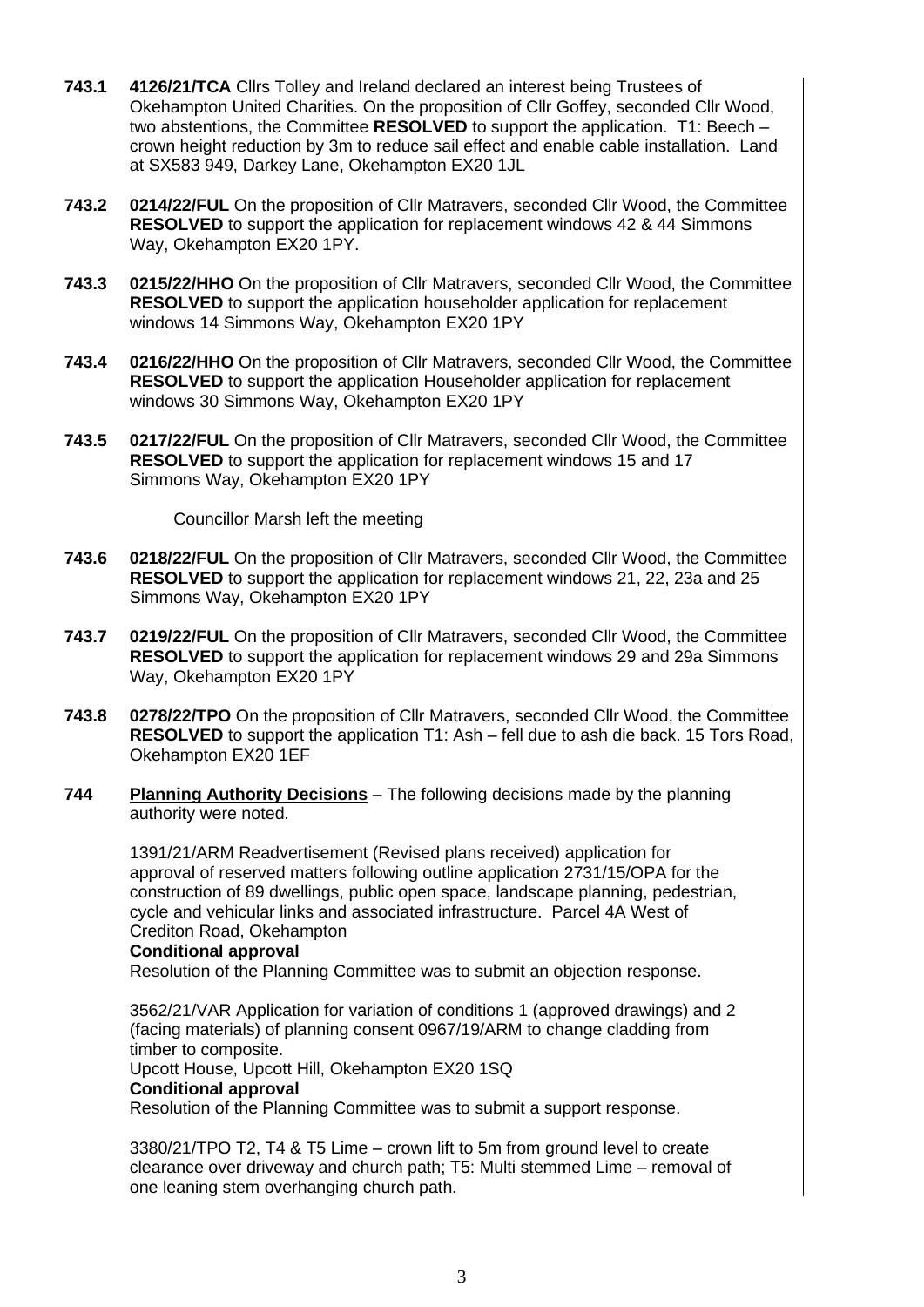## **Refusal – Lesser tree works allowed**

Resolution of the Planning Committee was to submit a neutral response.

1967/21/FUL Change of use of building form class E (former bank) to sui generis (virtual reality gaming arcade). 40 Fore Street, Okehampton

## **Conditional approval**

Resolution of the Planning Committee was to submit a support response.

2492/21/FUL Application for replacement windows. 92 Station Road, Okehampton EX20 1EH

#### **Conditional approval**

Resolution of the Planning Committee was to submit a support response.

3652/21/ARC Application for approval of details reserved by conditional 3,5, & 10 of planning permission 1771/17/FUL. 10 Upper Crooked Meadow, Okehampton, EX20 1WW

#### **Discharge of condition refused**

Resolution of the Planning Committee was to submit an object response.

3708/21/FUL Construction of a cycle hire hub and associated works. The Youth Hostel, Klondyke Road, Okehampton EX20 1EQ

#### **Conditional approval**

Resolution of the Planning Committee was to submit a support response.

4208/21/TCA Tree works T1: Ash – fell to ground level. Due to dieback. Okehampton Community College, Mill Lane, Okehampton

#### **No objection raised**

Resolution of the Planning Committee was to submit a no comment response.

3501/21/FUL Construction of 2 dwellings (resubmission of 1929/21/FUL). Mount Prospect, High Street, Okehampton

## **Conditional approval**

Resolution of the Planning Committee was to submit an object response.

3074/21/ARC Application for approval of details reserved by condition 2 0967/19/ARM Land adjacent Upcott House, Upcott Hill, Okehampton EX20 1SQ **Discharge of condition Approved**

Resolution of the Planning Committee was to submit a support response.

42321/21/HHO Householder application for extension and alterations to dwelling (resubmission of 3251/21/HHO) 2 Tors Road, Okehampton EX20 1EF **Conditional Approval**

Resolution of the Planning Committee was to submit a support response.

3602/21/HHO Householder application for garage conversion and associated alterations.

1 Oke Tor Close, Okehampton EX20 1QD

### **Conditional approval.**

Resolutions of the Planning Committee was to submit a support response.

3724/21/HHO Householder application for single storey extension for a new kitchen and dining room. 4 Abbey Rise, Okehampton EX20 1PJ **Conditional approval.**

Resolutions of the Planning Committee was to submit a support response.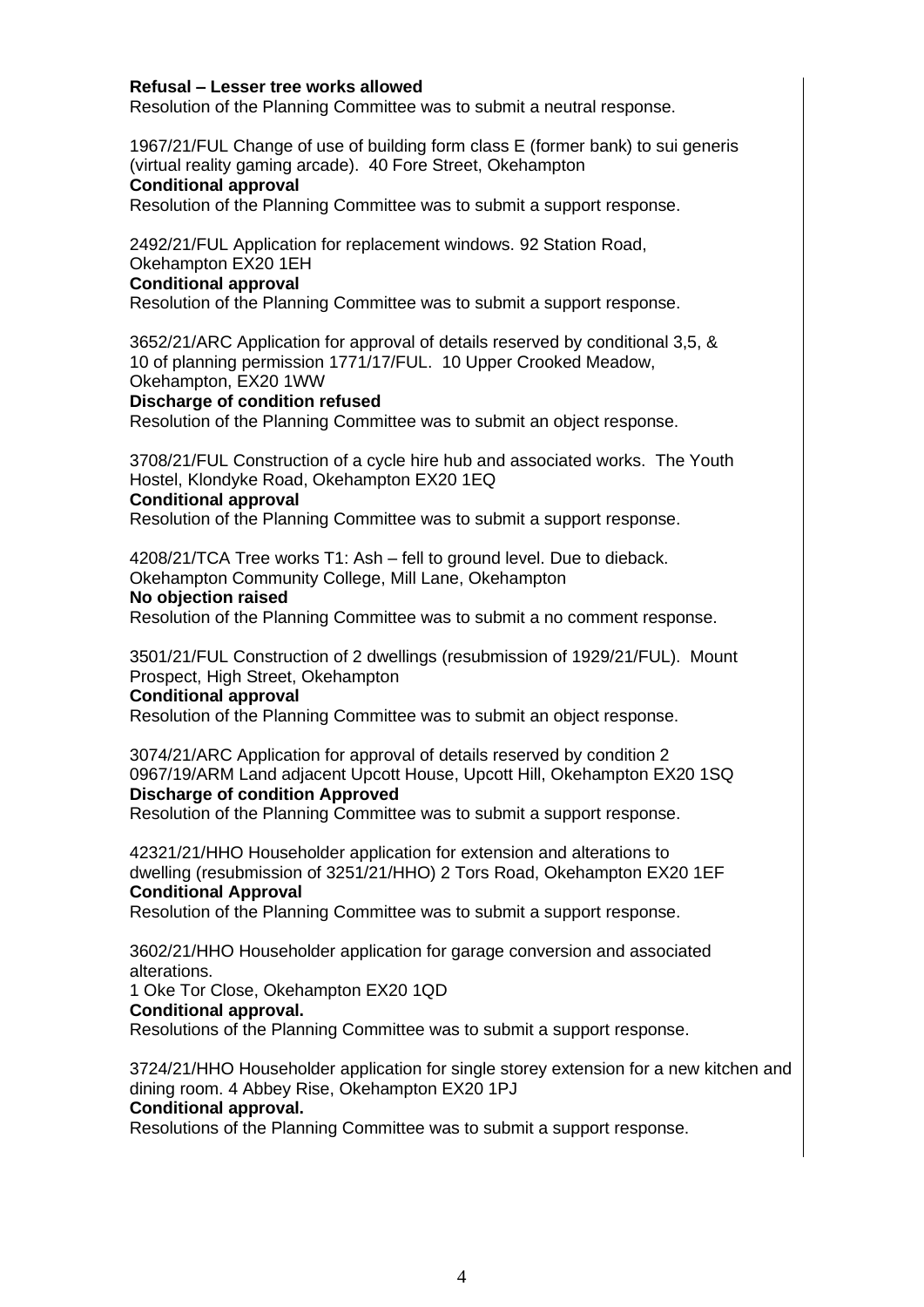It was brought to the attention of the Committee that planning application 3352/21/ARC was refused due to the planning application lapsing and the conditions had not been approved.

**Appeal Decision to Note** – the committee noted the following appeal decision.

0622/20/TPO T1: Sycamore – crown raise to 5m from ground level. Tree is unbalanced and unsafe. 18 Oaklands Residential Park, Glendale Road, Okehampton **Appeal Dismissed.**

Resolutions of the Planning Committee was to submit an object response.

**Withdrawn Planning Applications** – the Council noted the following withdrawn applications:

**3251/21/HHO** Householder application for extension and alterations to dwelling.2 Tors Road, Okehampton EX20 1EF

**3816/21/LBC** Listed building consent for construction of a structure to be used as a bat roost. The Old Mill, Mill Road, Okehampton.

- **745 Dartmoor Local Plan** The Council noted the plan had been officially adopted.
- **746 Joint Local Plan** Cllr Leech informed the Committee that the AGM had been today, but he was unable to attend due to internet problems. Cllr Leech did ask for the following three questions to be answered:

The Devon Development Boundary's had been removed from the Joint Local Plan but WDBC could re-instate them in the Supplementary Planning Document. Why had this not been done?

Who decides if the village or hamlet was sustainable?

Why are special sites not part of the Supplementary Plan including social housing and why were officers not consulting local Councils?

Cllr Leech would report to the Committee the details of the meeting at a later date.

- **747 Neighbourhood Plan** Cllr Goffey reported to the Committee they were waiting for the second draft to be submitted.
- **748 Payment of Invoices** On the proposition of Cllr Tolley, seconded Cllr Matravers, payment of invoices as per the schedule were **APPROVED**.

# **749 Member's Reports and Requests for Agenda Items –**

**749.1 Dartmoor Railway Association** – Cllr Ireland reported the Dartmoor Railway Association had provided toilet facilities and refreshments on Wednesday and weekends. The Committee asked for a letter of thanks to be sent to Dartmoor Railway Association.

Clerk

- **749.2 OkeRail Forum** Cllr Ireland reported the next meeting was 28<sup>th</sup> February 2022.
- **749.3 Ockment Centre** Cllr Leech reported groups have started to return to the Centre. New garden furniture had been purchased from a grant from WDBC. The roof on Haytor may need replacing soon.